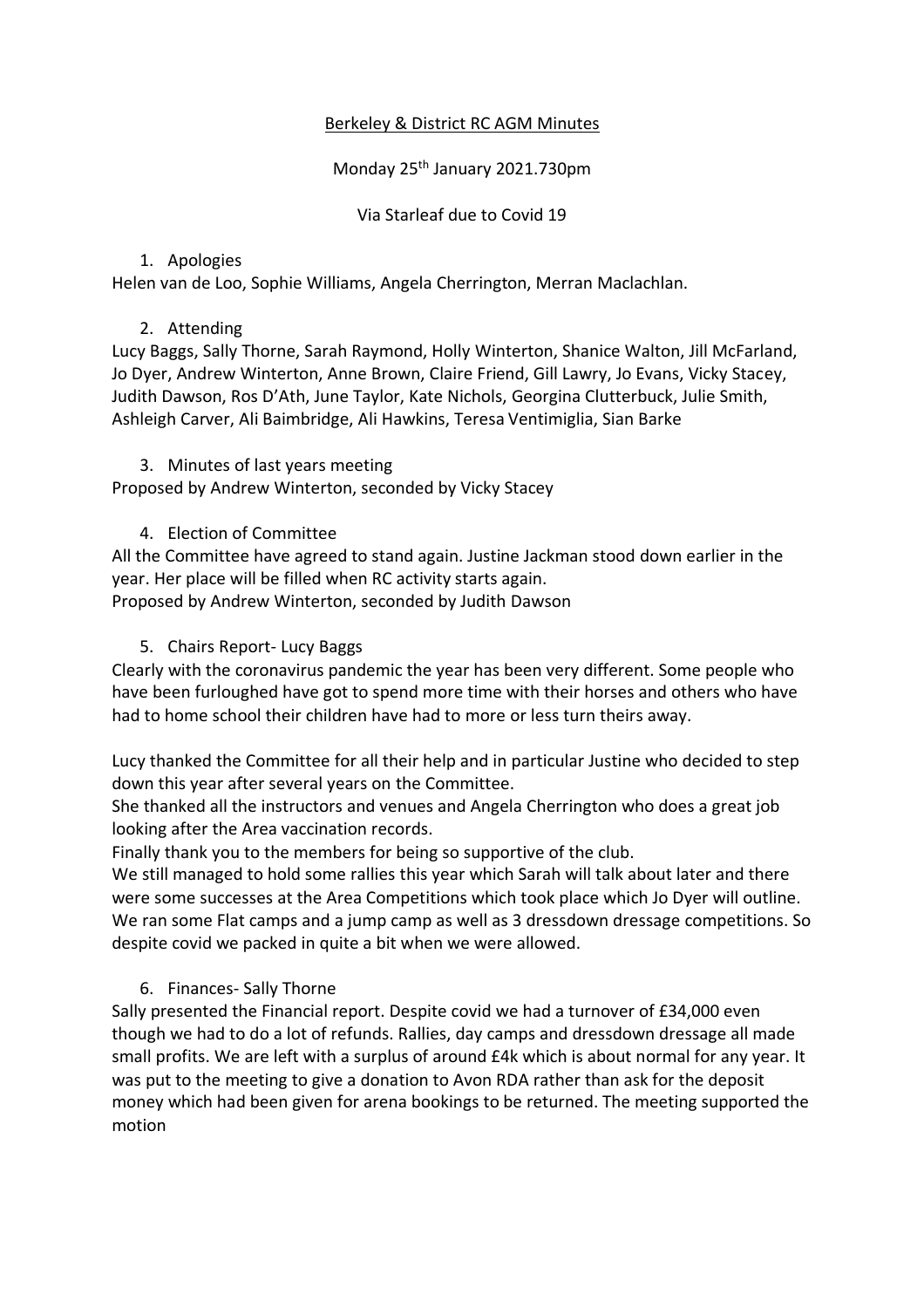#### 7. Area Competitions- Jo Dyer

The first Area Competition was Combined Training managed by Laura Nelmes at Hartpury on  $4<sup>th</sup>$  January. There were some problems with the scoring but we got a Team 9<sup>th</sup>, with Sarah Raymond 2<sup>nd</sup>, Kathleen Griffiths 8<sup>th</sup>. Noolie Gregory 8<sup>th</sup> and Sian Barke 10<sup>th</sup>.

The next competition was Show Jumping at West Wilts managed by Susie Glatt on 12<sup>th</sup> Jan. We had 3 teams but no placings. Although Dee Hargreaves was  $11<sup>th</sup>$  and Sarah Meredith 8<sup>th</sup>.

There were then no more competitions, because of the first lockdown, until 5<sup>th</sup> September when it was Dressage to Music managed by Justine Jackman at CCR. Vicky Stacey came 3<sup>rd</sup>, Andrea Cox was 4<sup>th</sup> in the Elementary and Kate Nichols won the Novice.

Kate went on to go to the National Championships at Addington which she managed to win making her the BRC National Champion.

On the 4th October it was the Intermediate Championships at Leyland Court. Sarah Couzens came 2<sup>nd</sup> and Andrea Cox 8<sup>th.</sup> Holly Winterton was Team Manager for the day.

On 1<sup>st</sup> November there was Novice Dressage also at West Wilts. Our team were 2<sup>nd</sup> and qualified for the Nationals. The team were Sian Barke 6<sup>th</sup>, Vicky Stacey 5<sup>th</sup>, Gail Watson 5<sup>th</sup> and Andrew Winterton.

On 11th October it was the Arena Eventing at West Wilts managed by Sarah Raymond. The 80 team were  $4<sup>th</sup>$  and the 90 team  $2<sup>nd</sup>$  with Vicky Stacey qualifying for the Nationals. The National are likely to be in May

So despite covid there were quite a few Area competitions that we had good success at. We hope this year will have more opportunities for members to take part as we are keen to be as inclusive as possible, we would love to get lots of members having a go so please do come forward if you fancy giving it a try.

If anyone would like to take over from Justine as the Dressage Team Manager we would be very pleased to hear from you.

# 8. Membership- Shanice Walton

We have got 76 members so far this year down on the 117 we had at the same time last year but some are waiting until things get going again before they rejoin. We didn't count Volunteer hours last year as there weren't enough events for people to do them at.

#### 9. Rallies- Sarah Raymond

Despite Covid we managed to have 35 rallies. We started early in January but unfortunately had to cancel several in February because of bad weather. There were none from March to June due to Lockdown. But from June until October there were a good selection with the last one being on October 24<sup>th</sup>.

Sarah thanked the Rally Organisers who do a great job. Dee Hargreaves, Claire Friend, Vicki MacDonald, Helen German & Holly Winterton.